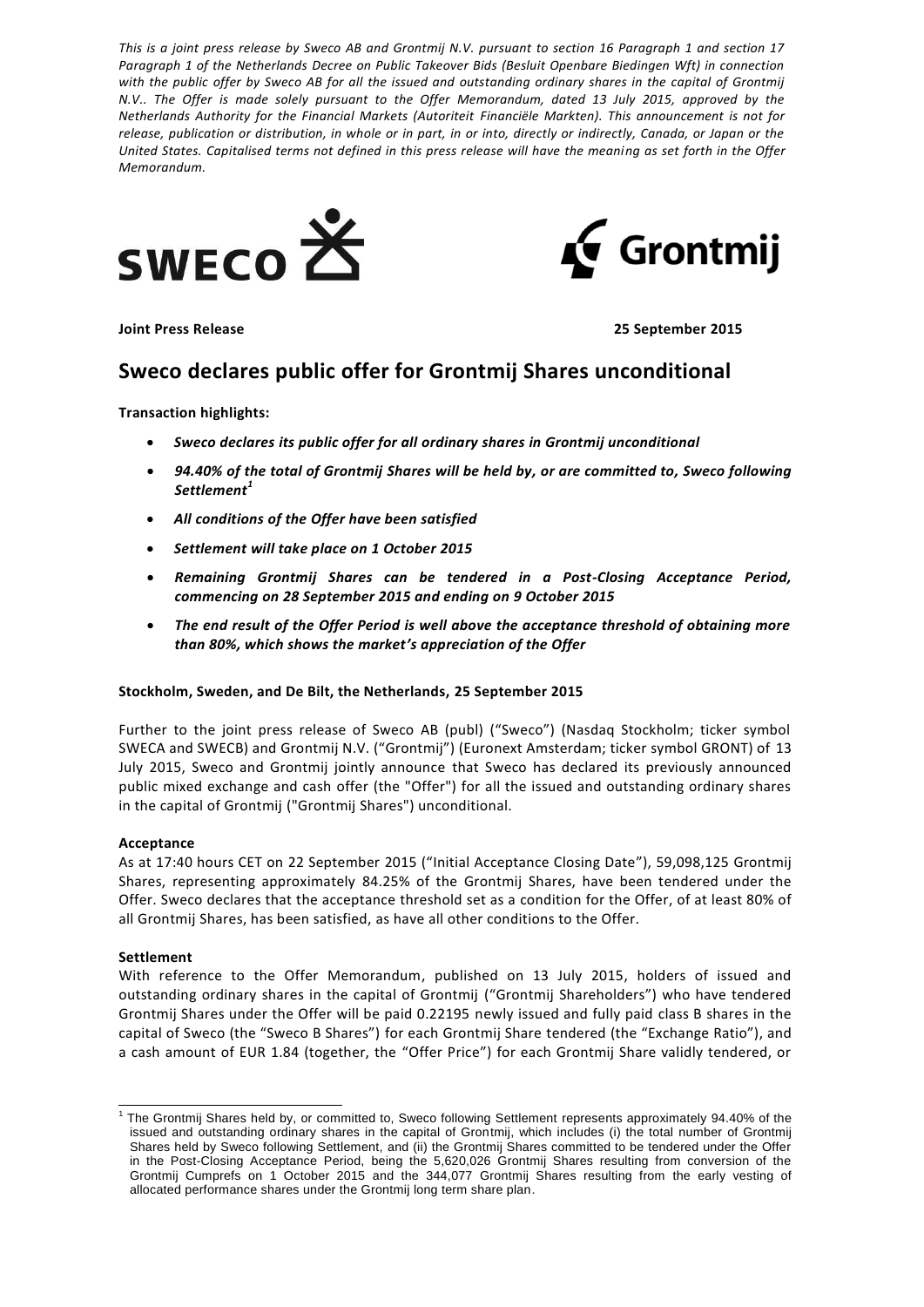defectively tendered, provided that such defect has been waived by Sweco, or cured, and transferred (*geleverd*) by the relevant Grontmij Shareholder.

Payment and delivery of the Offer Price will occur on 1 October 2015 (the "Settlement Date").

Following the Settlement Date, Sweco, who currently holds a total of 6,789,492 Grontmij Shares, will hold 65,887,617 Grontmij Shares, representing approximately 93.92% of the Grontmij Shares.

## **Issue of new Sweco B Shares**

As authorized by the extraordinary general meeting of Sweco, held on 24 August 2015, and in accordance with the terms of the Offer, the board of Sweco has resolved to issue 13,116,828 new Sweco B Shares as consideration to the Grontmij Shareholders who tendered Grontmij Shares under the Offer on or before the Initial Acceptance Closing Date.<sup>2</sup> In addition thereto, approximately EUR 108,740,550 (SEK 1,016,700,000)<sup>3</sup> will be paid as Cash Consideration in the Offer to such tendering Grontmij Shareholders.

# **Listing on Nasdaq Stockholm**

Existing Sweco B shares are currently admitted to trading on Nasdaq Stockholm. New Sweco B Shares issued under the Offer will be admitted to listing and trading on Nasdaq Stockholm as of the Settlement Date.

# **Financing of the Offer**

As noted in the announcement of 1 June 2015, with respect to the Cash Consideration, Sweco will fund the Offer through a bridge facility. Sweco has obtained fully binding commitments for this facility from Nordea Bank AB. The bridge facility is intended to be largely repaid by the equity proceeds of a rights issue to be undertaken after the Settlement Date. The pro rata participation of Sweco's major shareholders in the rights issue is secured. Those Grontmij shareholders who have accepted the Offer and are still holders of Sweco shares at the relevant record date of the rights issue will be given the opportunity to participate in that rights issue pro rata to their shareholding at the relevant record date.

# **Post-Closing Acceptance Period**

Sweco hereby announces that Grontmij Shareholders who have not tendered their Grontmij Shares on or before the Initial Acceptance Closing Date will have the opportunity to tender their Grontmij Shares, under the same terms and conditions as the Offer, in a post-closing acceptance period (*naaanmeldingstermijn*) commencing at 09:00 hours CET on 28 September 2015 and expiring at 17:40 hours CET on 9 October 2015 ("Post-Closing Acceptance Period").

During the Post-Closing Acceptance Period, Grontmij Shareholders have no right to withdraw the tender of their Grontmij Shares under the Offer, whether validly tendered (or defectively tendered, provided that such defect has been waived by Sweco, or cured) on or before the Initial Acceptance Closing Date, or during the Post-Closing Acceptance Period.

Sweco shall continue to accept all Grontmij Shares tendered during such Post-Closing Acceptance Period, against payment of the Offer Price and shall pay the Offer Price to Grontmij Shareholders who have validly tendered (or defectively tendered, provided that such defect has been waived by Sweco, or cured) and transferred (*geleverd*) their Grontmij Shares for acceptance ultimately on 16 October 2015.

The Grontmij Shares resulting from conversion of the Grontmij Cumprefs have been committed to be tendered under the Offer, and will be converted and tendered during the Post-Closing Acceptance Period. The allocated performance shares under the Grontmij LTSP shall vest early, at the date of this

 2 The Sweco board's resolution furthermore provides for the issue of new Sweco B Shares in accordance with the Exchange Ratio due to acceptances made by Grontmij Shareholders during the Post-Closing Acceptance Period.

<sup>&</sup>lt;sup>3</sup> Based on a EUR/SEK exchange rate of 1:9.35.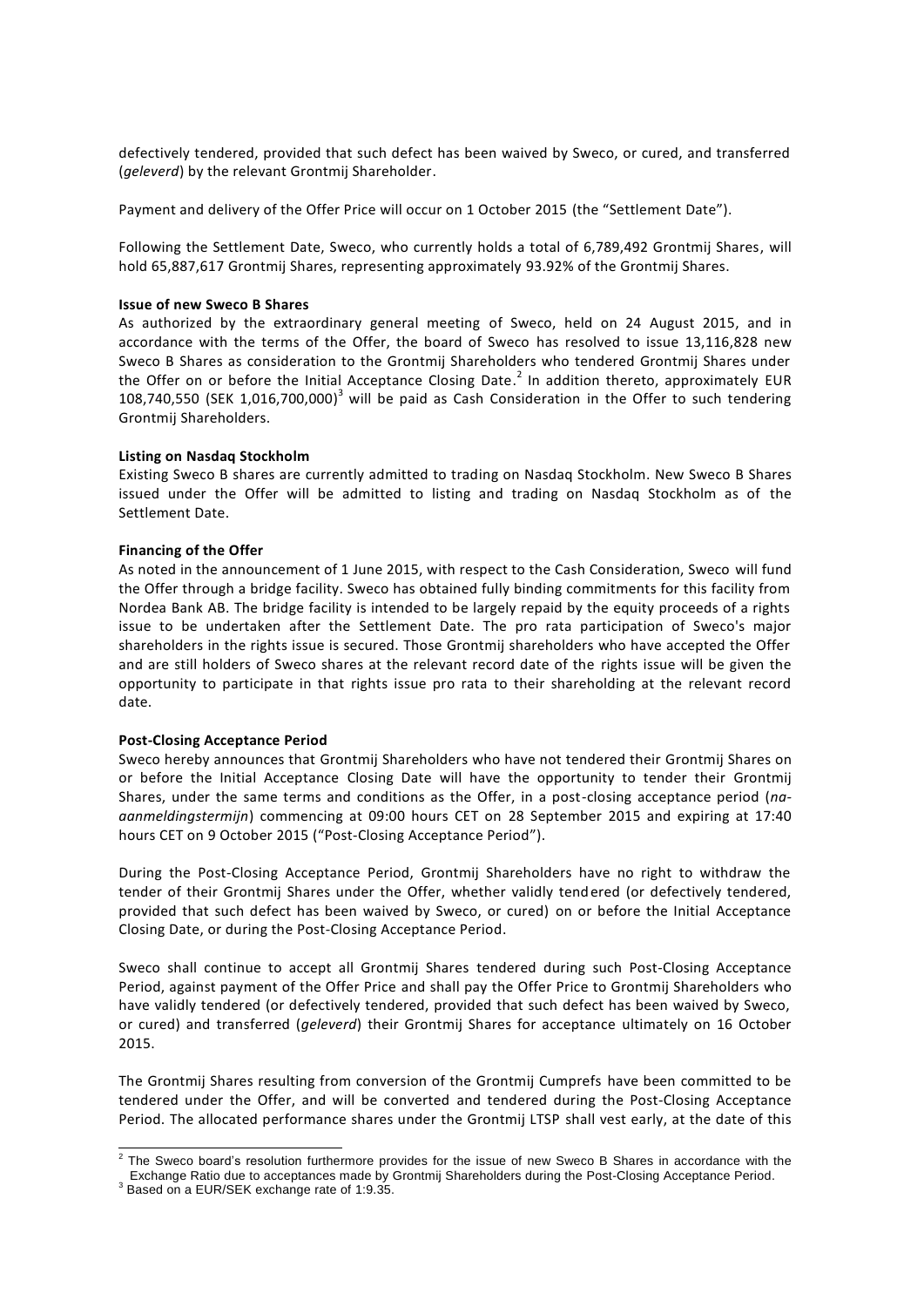announcement to declare the Offer unconditional, and shall be tendered in the Post-Closing Acceptance Period.

Sweco will publicly announce the results of the Post-Closing Acceptance Period and the total amount and total percentage of Grontmij Shares held by it, in accordance with Article 17 Paragraph 4 of the Decree, ultimately on 14 October 2015.

#### **Sweco's Board and Grontmij's Executive Board and Supervisory Board**

Given the regional expansion of the Sweco group after Settlement of the Offer, Sweco will strongly recommend to its nominating committee to nominate for election to the Sweco Board at the 2016 annual general meeting of Sweco one or more board members with knowledge of Grontmij and its markets and business.

From the Settlement Date the Supervisory Board of Grontmij will consist of Tomas Carlsson, Lisa Lagerwall (from Sweco) and Christine Wolff and André Jonkman (current members of the Grontmij Supervisory Board), and the Executive Board of Grontmij will consist of Jonas Dahlberg and Caroline Lindgren (from Sweco). As from the Settlement Date, Mr Jaski and Mr Vervoort, will step down as members of the Grontmij Executive Board, and Mr J. Van der Zouw and Mrs K Dorrepaal will resign from their positions as members of the Grontmij Supervisory Board.

#### **Executive Team and Business Areas**

With effect as from the Settlement Date, Sweco's executive team will have three new members from Grontmij: Ton de Jong, John Chubb, and Ina Brandes. The countries in which the combined Sweco group will operate will be divided into business areas, which will be led by managers from both Sweco and Grontmij. Sweco Sweden will be led by Åsa Bergman and Sweco Norway by Tron Kjölhamar. Sweco Estonia will be combined with Sweco Finland under Markku Varis, while Ton de Jong will lead Sweco Netherlands and John Chubb will lead Sweco Denmark. Bo Carlsson will be the manager of Sweco Western Europe containing Belgium, UK, Turkey, China, and Bulgaria. Sweco Central Europe will contain Germany, Poland, Czech Republic and Lithuania and will be led by Ina Brandes. Sweco group reporting will be done according to the business areas described above.

## **Q3 2015 Results**

Sweco will, in line with what has previously been announced, issue its Q3 2015 interim financial report on 23 October 2015.

Grontmij has previously announced that it would release its Q3 2015 interim financial report on 29 October 2015. Now that the Offer has been declared unconditional, the Grontmij Q3 2015 interim financial report will be issued simultaneously with Sweco's report on 23 October 2015.

The Q3 2015 interim financial reports for Sweco and Grontmij will be separate reports, although a joint audio webcast of the Q3 2015 figures will be made on 23 October 2015 at 9 a.m. CET via [www.swecogroup.com](http://www.swecogroup.com/) and www.grontmij.com. Each presentation will be available on the Sweco and Grontmij website the morning of 23 October 2015.

#### **Merger**

As previously informed, Sweco and Grontmij have agreed on a potential cross border merger between them with Sweco as the surviving entity and Grontmij as the disappearing entity (the "Merger"), provided certain conditions are met and Sweco has decided to pursue the Merger. Sweco will make a decision on whether or not to pursue the Merger following the expiry of the Post-Closing Acceptance Period. If Sweco decides to pursue the Merger, the currently expected Merger Date is on or around 26 October 2015 after Sweco and Grontmij have released their interim financial reports on 23 October  $2015.<sup>4</sup>$ 

 4 In previous announcements in relation to the Offer, it was stated that the Merger was expected to be implemented on or around 19 October 2015, but if the Merger is pursued by Sweco, it is now expected to be implemented on or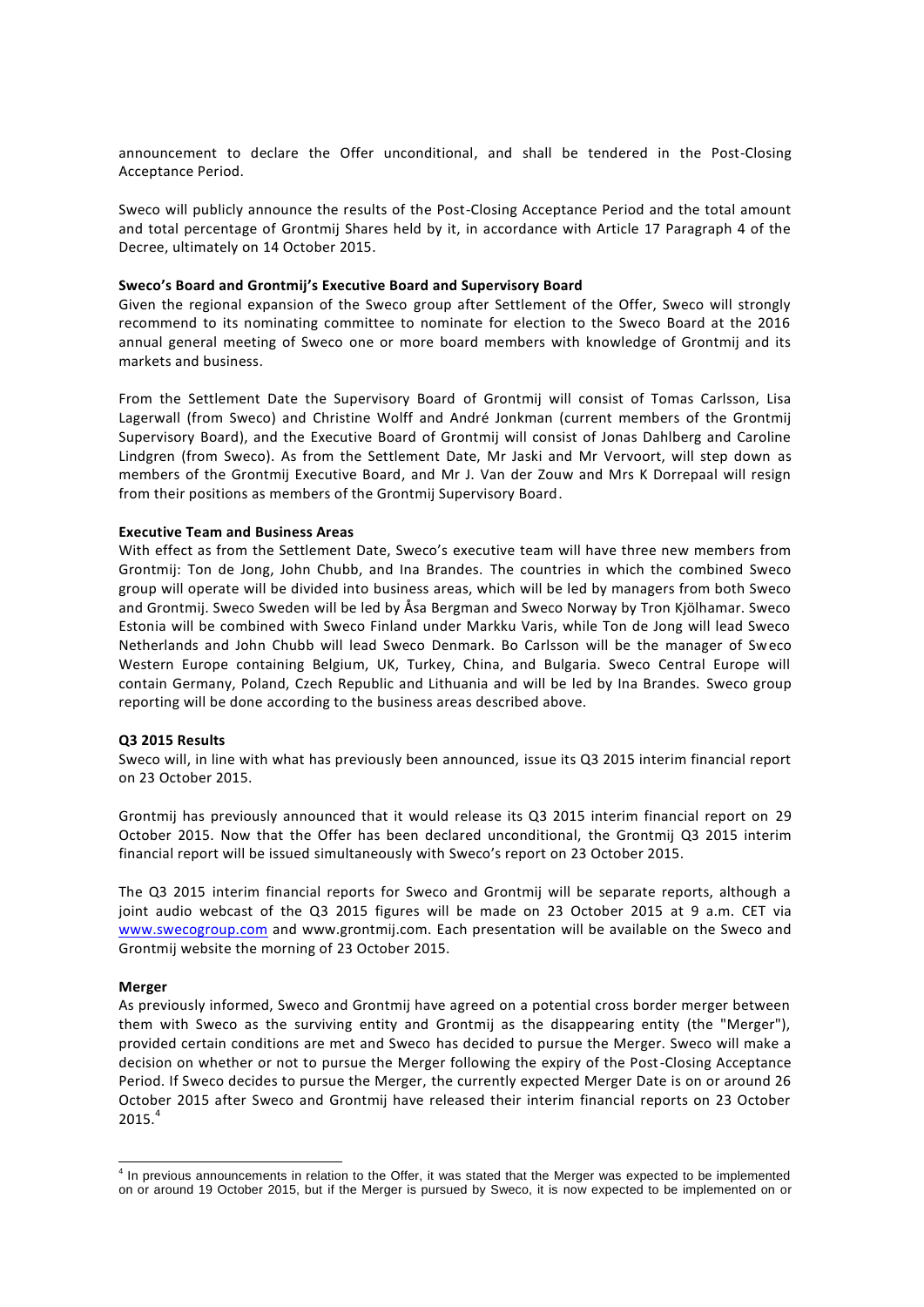#### **Delisting and statutory buy-out**

If, following the Settlement Date and the Post-Closing Acceptance Period, Sweco (and its affiliates) hold at least 95% of the Grontmij Shares, Sweco and Grontmij will seek to procure the delisting of the Grontmij Shares from Euronext Amsterdam as soon as possible, and the termination of the listing agreement between Grontmij and Euronext Amsterdam in relation to the listing of the Grontmij Shares. This may adversely affect the liquidity and market value of any listed Grontmij Shares not tendered. Reference is made to Section 13.4 of the Offer Memorandum.

If, following the Settlement Date and the Post-Closing Acceptance Period, Sweco (and its affiliates) hold at least 95% of the Grontmij Shares, Sweco will commence a statutory buy-out procedure (*uitkoopprocedure*) in accordance with article 2:92a or 2:201a of the Dutch Civil Code (*Burgerlijk Wetboek*) or a statutory buy-out procedure in accordance with article 2:359c of the Dutch Civil Code (*Burgerlijk Wetboek*) to buy out the Grontmij Shareholders that have not tendered their Grontmij Shares under the Offer. No Dutch dividend withholding tax (*dividendbelasting*) is due upon a disposal of the Grontmij Shares under such statutory buy-out. The Dutch corporate income tax and individual income tax consequences of such statutory buy-out are the same as the Dutch corporate income tax and individual income tax consequences of the Offer.

#### **Further implications of the Offer being declared unconditional**

Grontmij Shareholders who did not tender their Grontmij Shares in the Offer should carefully review Sections 7.9 (Consequences of the Offer) and 13 (Other matters relating to the Offer and the Merger) of the Offer Memorandum, which describe certain implications to which they may become subject to now that the Offer has been declared unconditional and when the Offer is settled.

The purchase of Grontmij Shares by Sweco pursuant to Settlement of the Offer will, among other things, reduce the number of Grontmij Shareholders and the number of Grontmij Shares that might otherwise trade publicly. As a result, the size of the free float in Grontmij Shares will be substantially reduced following Settlement of the Offer and trading volumes and liquidity of Grontmij Shares will be adversely affected.

## **Announcements**

Any further announcements in connection with the Offer will be made by press release. Any joint press release issued by Sweco and Grontmij will be made available on the websites of Sweco (www.swecogroup.com) and Grontmij (www.grontmij.com). Subject to applicable rules, including Nasdaq Stockholm's Rulebook for Issuers, and without limiting the manner in which Sweco may choose to make any public announcement, Sweco will have no obligation to communicate any public announcement other than as described above.

#### **Offer Memorandum, Position Statement, Prospectus and further information**

The information in this press release is not intended to be complete. For further information explicit reference is made to the Offer Memorandum, which was published on 13 July 2015, which contains further details regarding the Offer.

This announcement contains selected, condensed information regarding the Offer and does not replace the Offer Memorandum, or the Position Statement of the Grontmij Boards, both published on 13 July 2015. The information in this announcement is not complete and additional information is contained in the Offer Memorandum and the Position Statement.

Grontmij Shareholders are advised to review the Offer Memorandum and the Position Statement in detail and to seek independent advice where appropriate in order to reach a reasoned judgment in respect of the Offer and the content of the Offer Memorandum and the Position Statement. In

 $\overline{a}$ around 26 October 2015 after Sweco and Grontmij have released their Q3 2015 interim financial reports on 23 October 2015.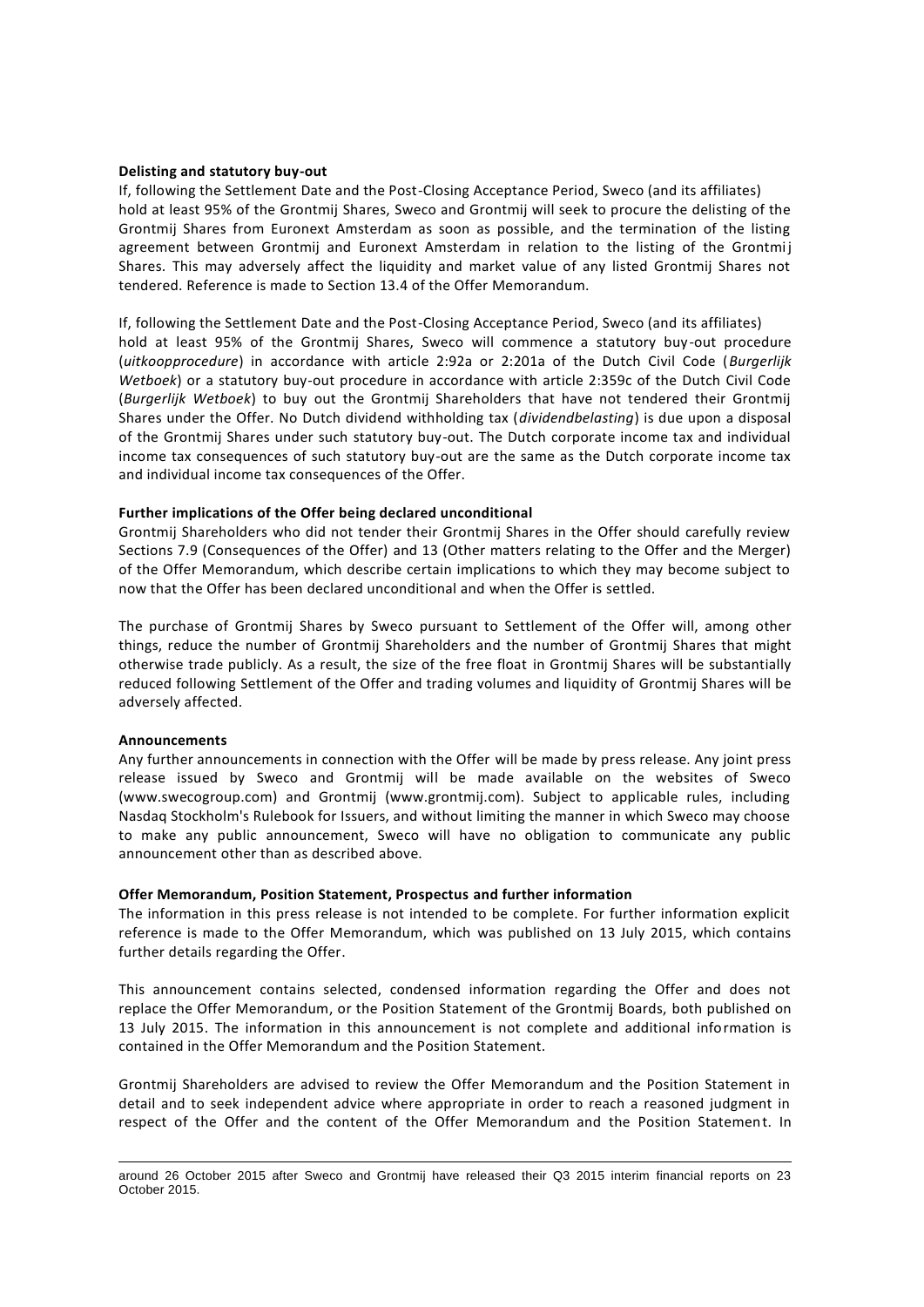addition, Grontmij Shareholders may wish to consult with their tax advisors regarding the tax consequences of tendering their Grontmij Shares under the Offer.

Information regarding the Sweco B Shares is included in a prospectus related to the admittance to trading at Nasdaq Stockholm of Sweco B Shares, published on 13 July 2015, and which was approved by the Swedish Financial Supervisory Authority (*Finansinspektionen*) on 10 July 2015 (the "Prospectus"). Grontmij Shareholders are advised to review the Prospectus in detail and to seek independent advice where appropriate in order to reach a reasoned judgment in respect of the Sweco B Shares.

## **Restrictions**

The Offer is being made in and from the Netherlands with due observance of the statements, terms, conditions and restrictions included in the Offer Memorandum. Without prejudice to Sweco's right to reject defective tenders, Sweco reserves the right, at its sole discretion, to accept any tender under the Offer, which is made by, or on behalf of, a Grontmij Shareholder, even if it has not been made in the manner set out in the Offer Memorandum.

The Offer is not being made, and the Grontmij Shares will not be accepted from any Grontmij Shareholder, in any jurisdiction in which the making of the Offer, or acceptance of those Grontmij Shares, would not be in compliance with the securities or other laws or regulations of such jurisdictions or would require any registration, approval or filing with any regulatory authority not expressly contemplated by the terms of the Offer Memorandum. Persons obtaining the Offer Memorandum are required to take due note of, and to observe, all such restrictions and obtain any necessary authorisations, approvals or consents (to the extent applicable). Persons in any doubt as to their eligibility to participate in the Offer should consult their professional advisers immediately. Outside of the Netherlands, no actions have been taken (nor will actions be taken) to make the Offer possible in any jurisdiction where such actions would be required. In addition, the Offer Memorandum has not been filed with, or recognised by, the authorities of any jurisdiction other than the Netherlands. Any person (including, without limitation, custodians, nominees and trustees) who forwards or intends to forward the Offer Memorandum or any related document to any jurisdiction outside the Netherlands should carefully read the Offer Memorandum before taking any action. The release, publication or distribution of the Offer Memorandum and any documentation regarding the Offer or the making of the Offer in jurisdictions other than the Netherlands may be restricted by law and therefore persons into whose possession the Offer Memorandum comes should inform themselves about and observe such restrictions. Any failure to comply with any such restriction may constitute a violation of the law of any such jurisdiction. Neither Grontmij, nor Sweco, nor any of their advisers, accepts any liability for any violation by any person of any such restriction.

Grontmij Shareholders are urged to read the Offer Memorandum, the Prospectus, the Position Statement and the Merger Terms because they contain important information about Sweco, Grontmij , the Offer, and all transactions contemplated therewith (the "Transactions").

## United States of America

The Transactions will result in the acquisition of securities of a Dutch publicly listed company by Sweco and the issuance and offering of securities of a Swedish publicly listed company to Grontmij Shareholders and are subject to Dutch and Swedish market disclosure requirements, which differ from those of the U.S.. The financial information included or referred to herein has been prepared in accordance with non-U.S. accounting standards and, accordingly, may not be comparable to the financial information of U.S. companies or companies whose financial statements are prepared in accordance with generally accepted accounting principles in the U.S.

The Offer will be made in the U.S. pursuant to an exemption from the U.S. tender offer rules provided by Rule 14d-1(c) under the U.S. Securities Exchange Act of 1934, as amended (the "U.S. Securities Exchange Act"), and the issuance of Sweco B Shares in the Offer will be pursuant to an exemption from registration provided by Rule 802 under the U.S. Securities Act of 1933, as amended (the "U.S.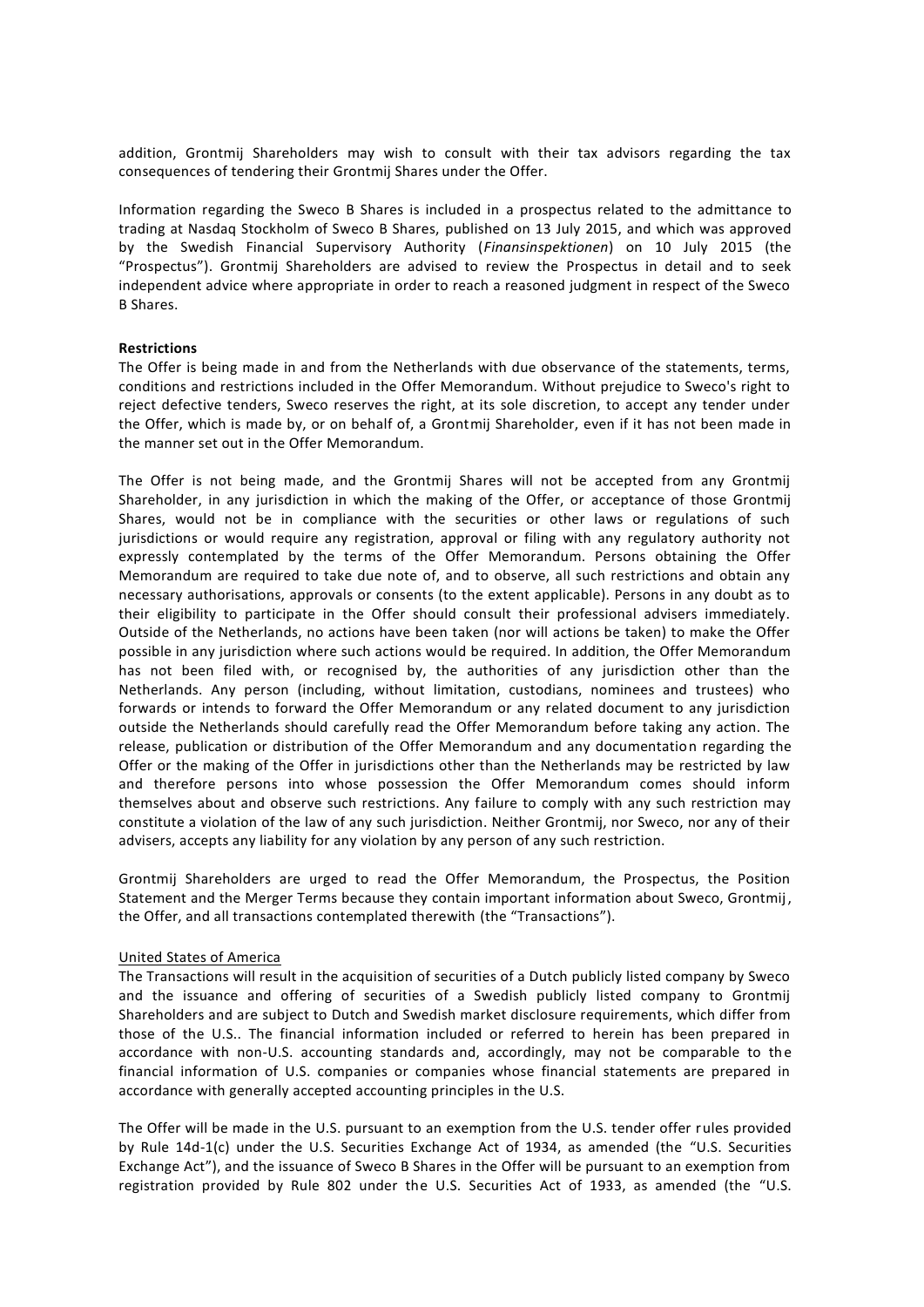Securities Act"), and the Transactions will otherwise be made in accordance with the applicable regulatory requirements in the Netherlands. Accordingly, the Offer will be subject to disclosure and other procedural requirements, including, with respect to withdrawal rights, an offer timetable, settlement procedures and the timing of payments that are different from those applicable under U.S. domestic tender offer procedures and law.

It may be difficult for U.S. holders of Grontmij Shares to enforce their rights and any claims arising under the U.S. federal securities laws, since Sweco and Grontmij are located in a country other than the U.S., and some or all of their officers and directors are residents of a country other than the U.S.. U.S. holders of Grontmij Shares may not be able to sue a non-U.S. company or its officers or directors in a non-U.S. court for violations of the U.S. securities laws. Further, it may be difficult to compel a non-U.S. company and its affiliates to subject themselves to a U.S. court's judgement.

In accordance with standard Dutch practice and pursuant to Rule 14e-5(b) of the U.S. Securities Exchange Act, Sweco or its nominees, or brokers (acting as agents), or affiliates of Sweco's financial advisers, may from time to time make certain purchases of, or arrangements to purchase, Grontmij Shares outside of the U.S., other than pursuant to the Offer, before or during the period in which the Offer remains open for acceptance. These purchases may occur either in the open market at prevailing prices or in private transactions at negotiated prices. Information about such purchases will be announced by press release in accordance with Article 13 of the Decree and posted on the website of Sweco at (www.swecogroup.com).

The Grontmij Shares and the Sweco B Shares to be issued in connection with the Settlement of the Offer have not been registered in, and will not be registered with any securities regulatory authority of, any state or other jurisdiction of the U.S.. Accordingly, any Grontmij Shareholder in any jurisdiction of the U.S. may tender Grontmij Shares under the Offer only if such Grontmij Shareholder qualifies as an exempt investor under the above mentioned regulations.

#### Canada and Japan

The Offer and any solicitation in respect thereof is not being made, instrumentality of interstate or foreign commerce, or any facilities of a national securities exchange, of Canada or Japan. This includes, but is not limited to, post, facsimile transmission or any other electronic form of transmission and telephone. Accordingly, copies of the Offer Memorandum, this press release and any related press releases, acceptance forms and other documents are not being sent, and must not be mailed or otherwise distributed or sent in, into or from Canada or Japan or, in their capacities as such, to custodians, nominees or trustees holding Grontmij Shares for persons residing in Canada or Japan. Persons receiving the Offer Memorandum and/or such other documents must not distribute or send them in, into or from Canada or Japan, or use such mails or any such means, instrumentality or facilities for any purpose in connection with the Offer; doing so will invalidate any purported acceptance of the Offer. Sweco will not accept any tender by any such use, means, instrumentality or facility from within Canada or Japan.

Tender and transfer of Grontmij Shares constitutes a representation and warranty that the person tendering the Grontmij Shares (a) has not received or sent copies of the Offer Memorandum or any related documents in, into or from Canada or Japan, and (b) has not otherwise utilised, in connection with the Offer, directly or indirectly, the mails or any means or instrumentality including, without limitation, facsimile transmission or telephone of interstate or foreign commerce, or any facility of a national securities exchange of Canada or Japan. Sweco reserves the right to refuse to accept any purported acceptance that does not comply with the foregoing restrictions, and any such purported acceptance will be null, void and without effect.

#### **Forward Looking Statements**

This announcement includes certain "forward-looking" statements. Forward-looking statements involve known or unknown risks and uncertainties because they relate to events and depend on circumstances that all occur in the future. These statements are based on the current expectations of